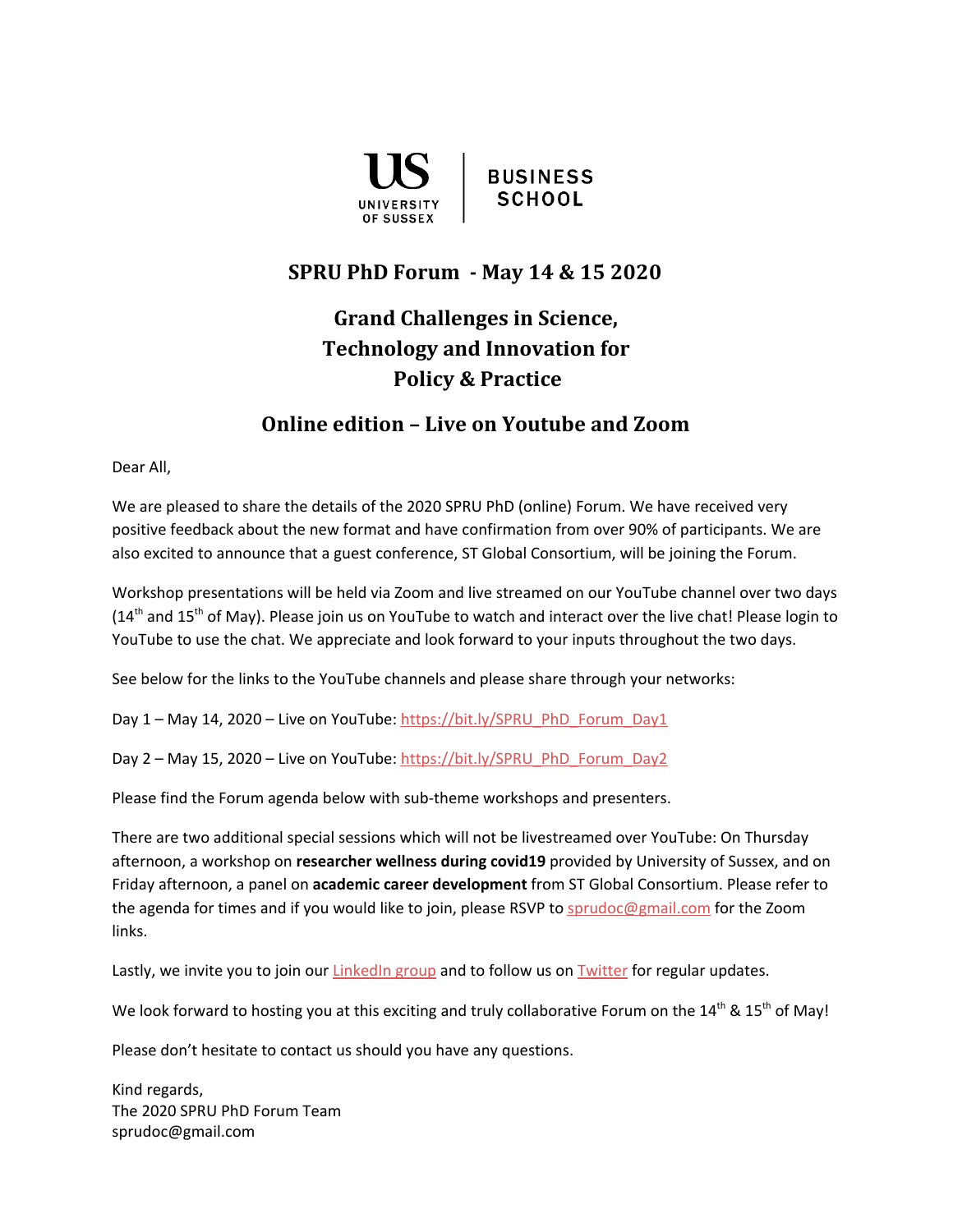**Connect over our LinkedIn Group: <https://www.linkedin.com/groups/12387515/>**

## **Day 1 – May 14, 2020**

Live on Youtube: [https://bit.ly/SPRU\\_PhD\\_Forum\\_Day1](https://bit.ly/SPRU_PhD_Forum_Day1) Login to YouTube to use the chat.

| <b>Time</b><br>$(GMT+1)$ | <b>Activity</b>                                                                                                                                                                                                                                                                                    | <b>Platform</b>                                                  |
|--------------------------|----------------------------------------------------------------------------------------------------------------------------------------------------------------------------------------------------------------------------------------------------------------------------------------------------|------------------------------------------------------------------|
| 9-9:50am                 | <b>Forum Welcome</b><br>Prof. Steven McGuire, Professor of Business and Public Policy (Strategy<br>and Marketing), Dean (University of Sussex Business School), University<br>of Sussex Business School                                                                                            | Zoom<br>(link sent to<br>participants)<br>YouTube<br>(see above) |
|                          | Jeremy Hall, Professor of Innovation Studies and Director of SPRU,<br>University of Sussex Business School, and Editor-in-Chief of the Journal<br>of Engineering and Technology Management                                                                                                         |                                                                  |
|                          | <b>Panel discussion on Grand Challenges</b><br>Ben Martin, Professor of Science & Technology Policy Studies and<br>former Director of SPRU, University of Sussex Business School, and<br>senior editor Research Policy                                                                             |                                                                  |
|                          | Dr. Ralitsa Hiteva, Research Fellow (SPRU - Science Policy Research<br>Unit), University of Sussex Business School                                                                                                                                                                                 |                                                                  |
|                          | Jeremy Hall, Professor of Innovation Studies and Director of SPRU,<br>University of Sussex Business School, and Editor-in-Chief of the Journal<br>of Engineering and Technology Management                                                                                                         |                                                                  |
|                          | Moderators: Jessica van Thiel and JC Reid, SPRU PhD Researchers                                                                                                                                                                                                                                    |                                                                  |
| 10am-12<br>pm            | <b>Presentations and Workshop Theme 1</b><br><b>Collaboration for STI</b><br>Presenters:<br>Ian Hulskamp, Open University of Catalonia<br>"Academia-industry collaboration: classifying communication channels<br>according to knowledge's features"<br>Vairaj Arjune, Jawaharlal Nehru University | Zoom<br>(link sent to<br>participants)<br>YouTube<br>(see above) |
|                          | "Building the International System of Innovation Framework: Challenges for<br>S&T Collaboration in the Caribbean Community (CARICOM)"                                                                                                                                                              |                                                                  |
|                          | Daniel Kliem, University of Bergen<br>"The co-evolution of business models and public policies in transitions - A<br>system dynamics perspective"                                                                                                                                                  |                                                                  |
|                          | Xiaoxu Yue, Tsinghua University<br>"Mapping the distribution of AI industry: A comparison between Canada and<br>UK"                                                                                                                                                                                |                                                                  |
|                          | Moderators:<br>Dr. Marie Claire Brisbois, SPRU University of Sussex<br>Pablo Ayala, SPRU University of Sussex                                                                                                                                                                                      |                                                                  |
| $12-1$ pm                | Lunch                                                                                                                                                                                                                                                                                              | Your kitchen                                                     |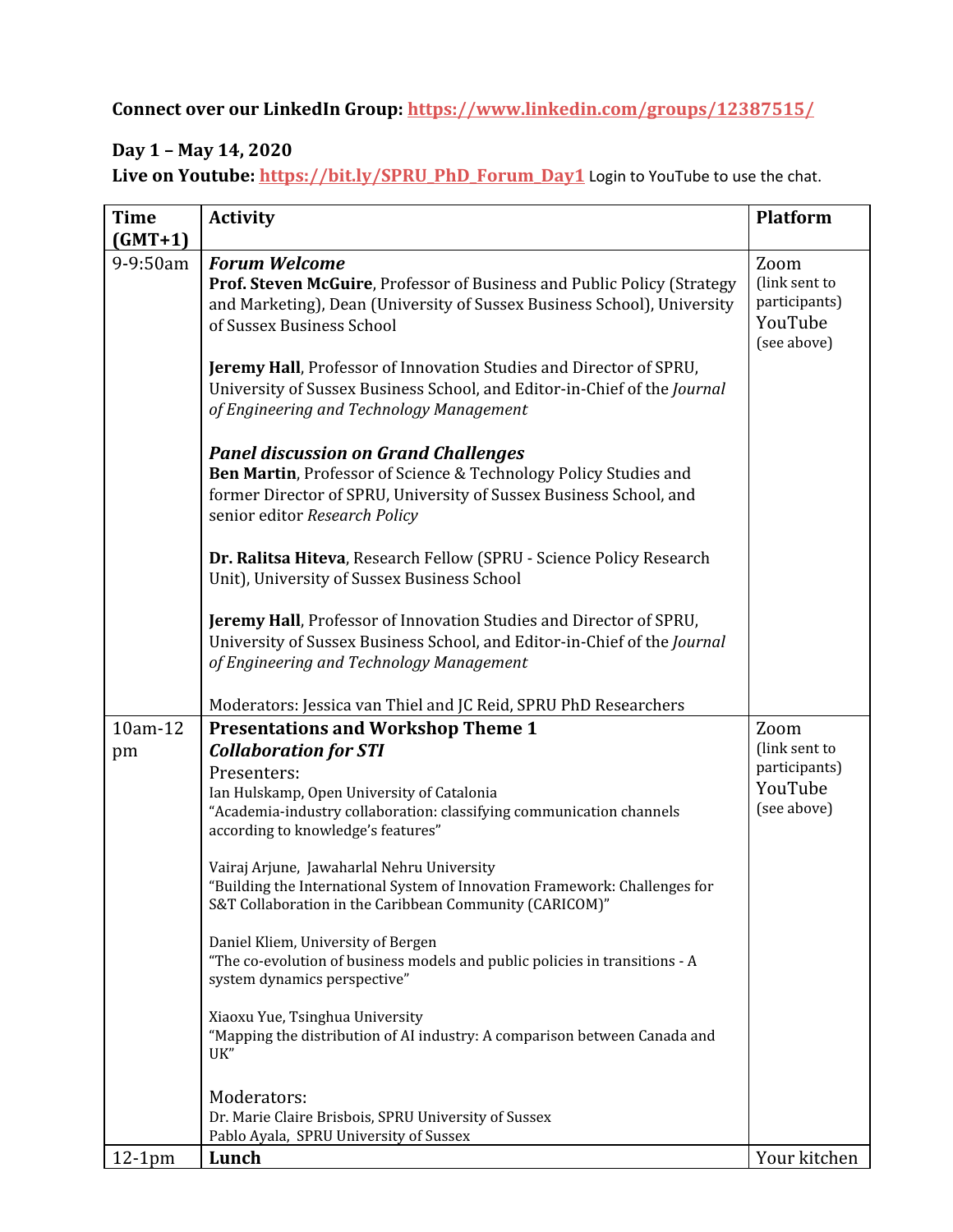| $1-3$ pm        | <b>Presentations and Workshop Theme 2</b><br>The future of STI policy & Globalization<br>Presenters:<br>Abe Hendriks, University of Groningen/ Ghent University<br>"Sociotechnical imaginaries of a circular economy on the regional level:<br>different futures ahead?"<br>Ema Talam, Staffordshire University<br>"Questioning our understanding of innovation in and innovation policies for the<br>creative industries"<br>Tadafumi Kubota, University College London<br>"The 'imaginary Publics': The Way Public Officials and Advisory Committees<br>Work in Science Policy"<br>Alessandro Allegra, University College London<br>"Division of Labour in Biotech Governance Expert Advice: Regulating Cloned<br>Food in the European Union"<br>Sebastiano Cattaruzzo, Universitat Rovira i Virgili<br>"A decomposition of Spanish firms' R&D: going beyond quantile regressions"<br>Gianluca Biggi, University of Pisa/ University College London<br>"What is Boiling in the Pot? On the Patent Toxicity of Globally Banned<br>Chemicals"<br>Jeremy Pesner, Carnegie Mellon University<br>"Exploring Links Between Research Proposals and Societal Impact"<br>Moderators:<br>Dr. Josh Moon, SPRU University of Sussex<br>Jessica Van Thiel, SPRU University of Sussex | Zoom<br>(link sent to<br>participants)<br>YouTube<br>(see above) |
|-----------------|---------------------------------------------------------------------------------------------------------------------------------------------------------------------------------------------------------------------------------------------------------------------------------------------------------------------------------------------------------------------------------------------------------------------------------------------------------------------------------------------------------------------------------------------------------------------------------------------------------------------------------------------------------------------------------------------------------------------------------------------------------------------------------------------------------------------------------------------------------------------------------------------------------------------------------------------------------------------------------------------------------------------------------------------------------------------------------------------------------------------------------------------------------------------------------------------------------------------------------------------------------------------------|------------------------------------------------------------------|
| $3 - 3:30$ pm   | <b>Coffee break</b>                                                                                                                                                                                                                                                                                                                                                                                                                                                                                                                                                                                                                                                                                                                                                                                                                                                                                                                                                                                                                                                                                                                                                                                                                                                       | Your kitchen                                                     |
| 3:30-4:30<br>pm | <b>Wellness Session</b> University of Sussex<br>How to cope with COVID-19 as a Postgraduate Researcher                                                                                                                                                                                                                                                                                                                                                                                                                                                                                                                                                                                                                                                                                                                                                                                                                                                                                                                                                                                                                                                                                                                                                                    | Zoom<br>(RSVP for link)                                          |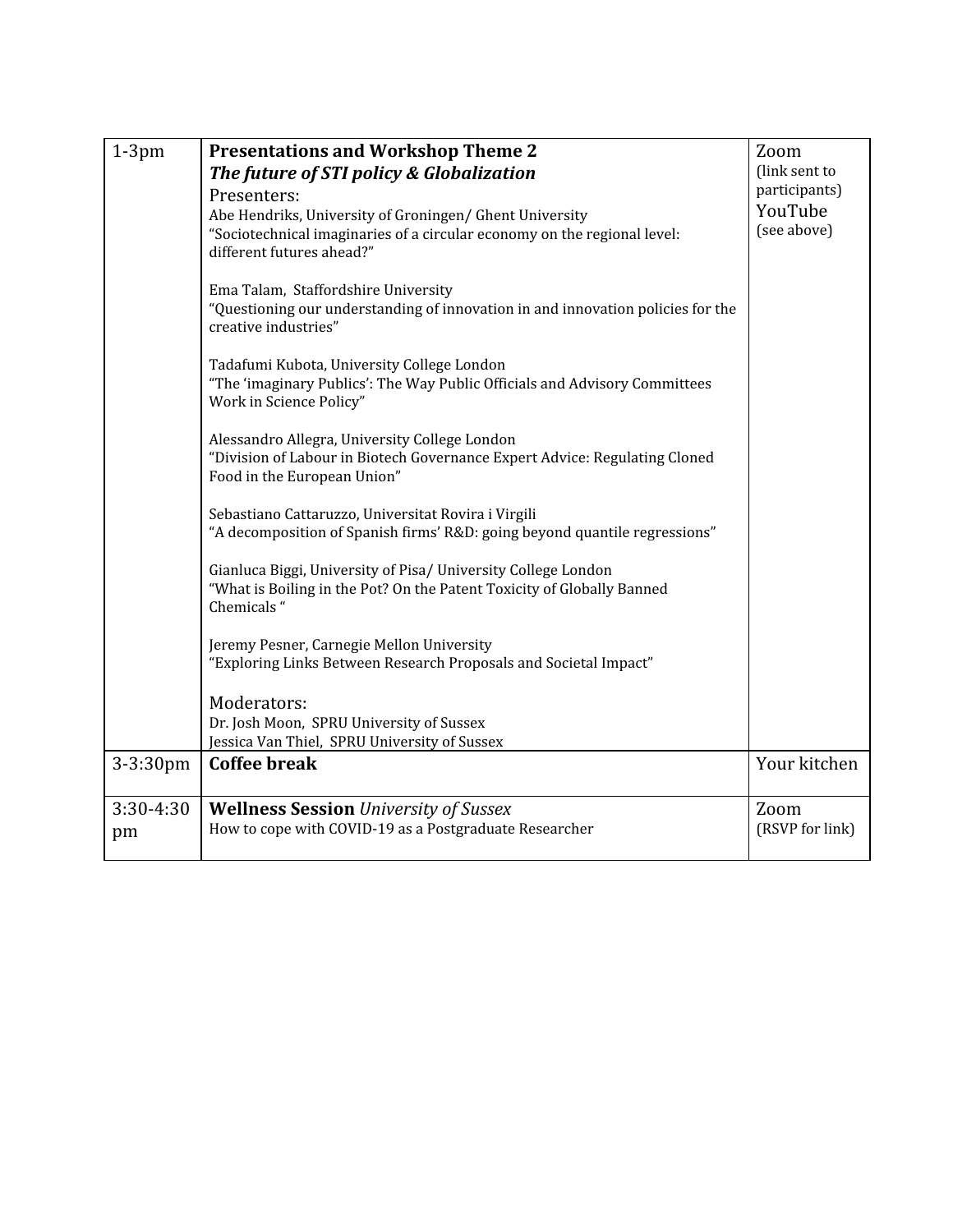**Day 2 – May 15, 2020**

Live on Youtube: [https://bit.ly/SPRU\\_PhD\\_Forum\\_Day2](https://bit.ly/SPRU_PhD_Forum_Day2) Login to YouTube to use the chat.

| <b>Time</b><br>$(GMT+1)$ | <b>Activity</b>                                                                                                                                                                                                                                                                                                                                                                                                                                                                                                                                                                                                                                                                  | <b>Platform</b>                                                  |
|--------------------------|----------------------------------------------------------------------------------------------------------------------------------------------------------------------------------------------------------------------------------------------------------------------------------------------------------------------------------------------------------------------------------------------------------------------------------------------------------------------------------------------------------------------------------------------------------------------------------------------------------------------------------------------------------------------------------|------------------------------------------------------------------|
| $9:30-11a$               | <b>Presentations and Workshop Theme 3</b>                                                                                                                                                                                                                                                                                                                                                                                                                                                                                                                                                                                                                                        | Zoom                                                             |
| m                        | <b>Disruptive Technologies</b><br>Presenters:<br>Bernardo Cantone, University of Sussex<br>"The Dark Side of Technological Novelty"                                                                                                                                                                                                                                                                                                                                                                                                                                                                                                                                              | (link sent to<br>participants)<br>YouTube<br>(see above)         |
|                          | Jyoti Prajapati, University of Graz<br>"Innovation strategies of companies in the mobility sector to reduce GHGs<br>emission"                                                                                                                                                                                                                                                                                                                                                                                                                                                                                                                                                    |                                                                  |
|                          | Silva Meybatyan, University of Sussex<br>"Nuclear disasters and displacement: Twenty-Five Years on: Lessons<br>Learned?"                                                                                                                                                                                                                                                                                                                                                                                                                                                                                                                                                         |                                                                  |
|                          | Shubhra Chaturvedi, Jawaharlal Nehru University<br>"India and nuclear weapons: Role of learning in the evolution of norms"                                                                                                                                                                                                                                                                                                                                                                                                                                                                                                                                                       |                                                                  |
|                          | Moderators:<br>Prof. Tim Foxon, SPRU University of Sussex<br>Yushi Chen, SPRU University of Sussex                                                                                                                                                                                                                                                                                                                                                                                                                                                                                                                                                                               |                                                                  |
| 11-11:30<br>am           | <b>Coffee break</b>                                                                                                                                                                                                                                                                                                                                                                                                                                                                                                                                                                                                                                                              | Your kitchen                                                     |
| 11:30am-<br>1pm          | <b>Presentations and Workshop Theme 4</b><br><b>STI practices towards SDGs</b><br>Presenters:<br>Rafia Zaman, University of Graz<br>"Off-grid electricity and the rural energy transition: a critical review of<br>development of solar home system prices"<br>Josie Coburn, University of Sussex<br>"Diseases of the rich and diseases of the poor: what role for serendipity? "<br>Bernardo Caldarlo, University of Sussex<br>"Structural change(s) in Ghana: a network-based approach"<br>Loic Cobut, Université Saint-Louis - Bruxelles<br>"The (non)emergence of renewable energy cooperatives in Wallonia"<br>Moderators:<br>Bernardo Caldarola, SPRU University of Sussex | Zoom<br>(link sent to<br>participants)<br>YouTube<br>(see above) |
| $1pm-2pm$                | Abeer Aleryani, SPRU University of Sussex<br>Lunch                                                                                                                                                                                                                                                                                                                                                                                                                                                                                                                                                                                                                               | Your kitchen                                                     |